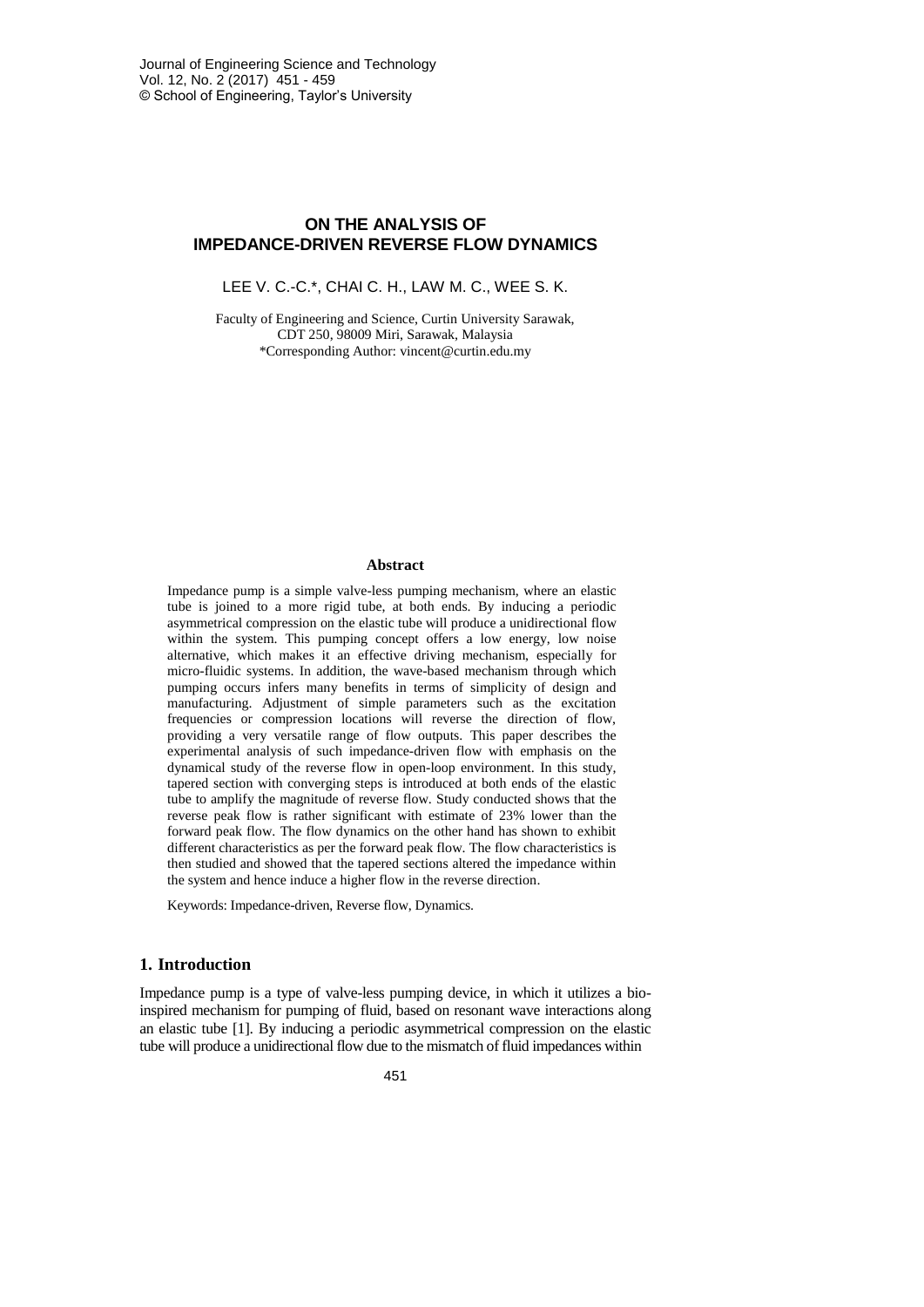| <b>Nomenclatures</b>                                |                                                                      |  |  |  |
|-----------------------------------------------------|----------------------------------------------------------------------|--|--|--|
| $A_i$                                               | cross-sectional area of adapter, where $i=1,2,3,4$ , m <sup>2</sup>  |  |  |  |
|                                                     | tube elasticity, $m^5 N^{-1}$                                        |  |  |  |
|                                                     | fluid inductance, N $s^2$ m <sup>-5</sup>                            |  |  |  |
| $\begin{array}{c} C \\ L \\ P_i \\ P_n \end{array}$ | fluid pressure within adapter, where $i=1,2,3,4$ , N m <sup>-2</sup> |  |  |  |
|                                                     | normalized pressure head                                             |  |  |  |
| $Q_n$                                               | normalized flow rate                                                 |  |  |  |
| r                                                   | nominal radius of elastic tube, m                                    |  |  |  |
| $\boldsymbol{R}$                                    | fluid resistance, N m <sup>-5</sup>                                  |  |  |  |
| $\boldsymbol{S}$                                    | fluid reactance, $N m^{-5}$                                          |  |  |  |
| $v_i$                                               | fluid velocity within adapter, where $i=1,2,3,4$ , m s <sup>-1</sup> |  |  |  |
| Z                                                   | fluid impedance, N m <sup>-5</sup>                                   |  |  |  |
| <b>Greek Symbols</b>                                |                                                                      |  |  |  |
| $\alpha$                                            | Womersley number                                                     |  |  |  |
| $\mu$                                               | coefficient of fluid viscosity                                       |  |  |  |
| $\rho$                                              | density of fluid                                                     |  |  |  |
| $\omega$                                            | angular excitation frequency                                         |  |  |  |

the system [2-10]. The first demonstration of valve-less pumping through an impedance pump, was demonstrated by Liebau [11, 12] in 1954, using an elastic tube connected to reservoirs at different heights.

Hickerson [5] in 2005, conducted a comprehensive experimental study on impedance pump performance, demonstrating its intrinsic behaviours. It showed that an open-loop system can create and sustain a pressure head, and that an elastic material is not a necessary condition for impedance-driven flow. Following Hickerson's work in 2005, Bringley et al. [6] in 2008, performed an experimental study, and formulated a simple mathematical model, described by ordinary differential equations, which further enhanced the understanding of the flow behaviours, through simple modelling. Jung [13] in 2007, developed a simplified lumped model of impedance pump, in which the system is governed by ordinary differential equations for the study of pressure and flow, with time-dependent elasticity, viscosity and inertia. Timmermann and Ottesen [8] in 2009, performed numerical simulations linking various parameters and showed that the eigenfrequencies of the system constitute the resonant frequencies and the horizontal slope frequencies.

Loumes [10] in 2007, introduced the concept of multilayer impedance pump in which the flow output and inner wall motion are found to be maximal when the pump is excited at the resonant frequency, while only a small excitation is needed to produce a significant flow. Loumes' work brought a breakthrough in enhancing efficient pumping, where lesser effort is required to generate a similar magnitude of flow. A multi-pincher impedance pump was studied using a one-dimensional numerical simulation by Rosenfield and Avrahami [14] in 2010 and showed that flow rates can be significantly increased when using a sequential array of compression mechanisms operating in resonant frequencies with the appropriate phase between them. Lee et al. [15-18] in recent years developed a two-stage open-loop impedance pump and showed that the flow may significantly improve while maintaining similar energy consumption.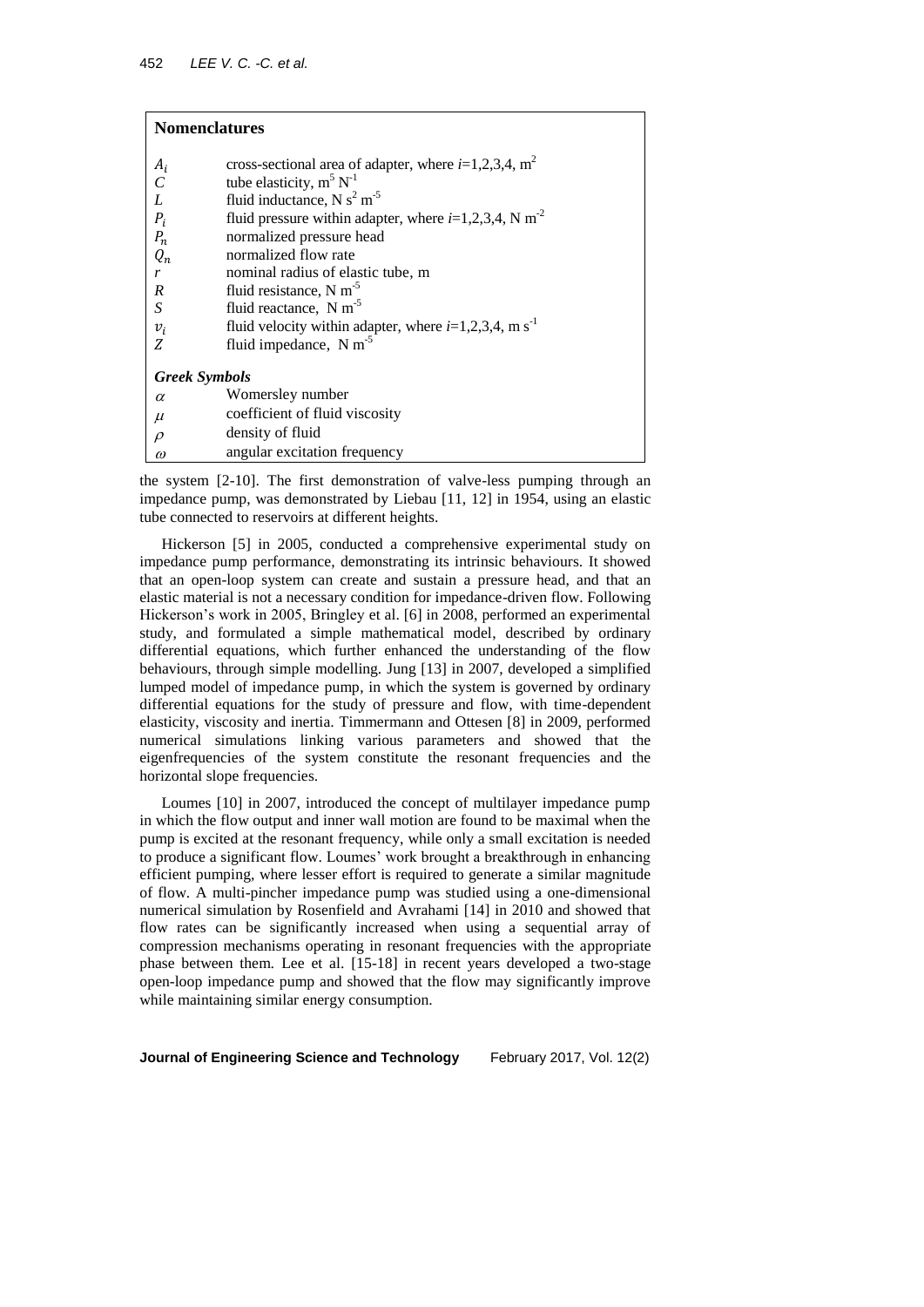With reference to the current available literatures, most authors reported reversal of flow at lower excitation frequencies. The magnitude of the flow is, however, demonstrated to be very minimal, as compared to the forwarding flow. This paper describes the experimental analysis of such impedance-driven flow with emphasis on the dynamical study of the reverse flow in open-loop environment. Tapered section with converging steps is introduced at both ends of the elastic tube to amplify the reverse flow. The experimental setup for this analysis is explicitly described in the following section.

### **2. Experimental Methods and Materials**

Experimental approach is chosen in this study such that the pump's bulk flow responses can be explicitly measured and analyzed. In this study, the location of compression is fixed at 10% tube length from left end of the elastic tube. The experiment is repeated seven times and averaged data is plotted, with uncertainty measured at 0.2 at resonance. Analyses on pressure-flow of both reversing and forwarding flow are highly emphasized in this work.

The experiment is conducted utilizing a single-stage impedance pump as shown in Fig. 1. The pump consists of two reservoirs with cross-sectional area of 6400 mm<sup>2</sup> and height of 300 mm, a natural rubber latex tube, two tapered sections with converging steps and single compression mechanism. The pump is constructed of one natural rubber latex tube with nominal diameter of 29 mm and thickness of 0.08 mm, held horizontally. The tube's ends are connected to the tapered sections, then fixed and attached to two reservoirs at each end of the tapered sections. Water with standard properties at 25ºC is used as the working fluid. The tapered sections, as shown in Fig. 2, are assembled using a Brass Gas Cylinder Adapter, a PVC Male x Female Reduction Nipple, and a PVC Male Thread Adapter. The compression mechanism is built of a 12 V-DC motor with compression width of 30 mm. Contact between the compression mechanism and tube only happens during compression.



**Fig. 1. A single-stage open-loop impedance pump.**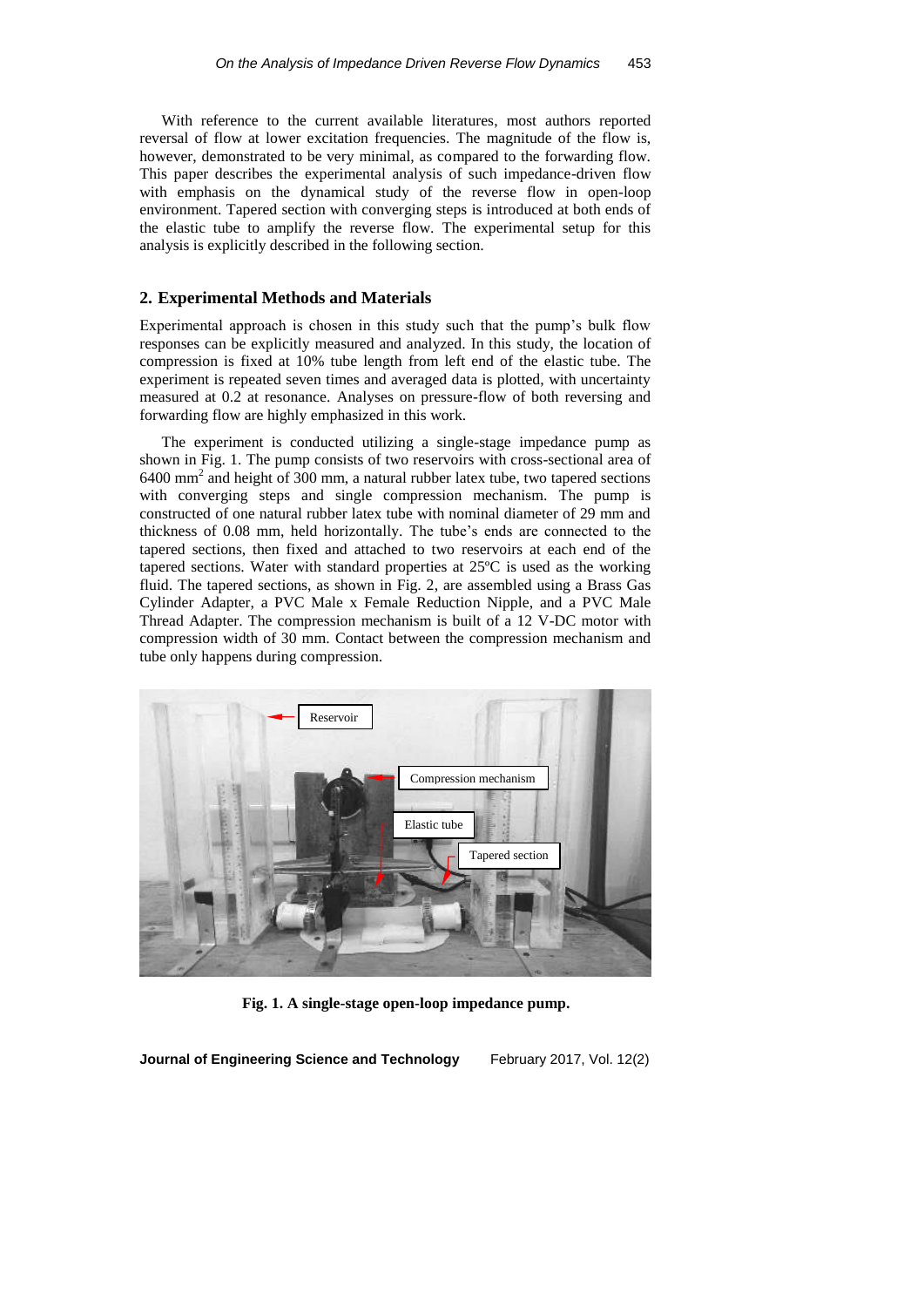

**Fig. 2. Converging tapered steps (dimensions in mm).**

The analyses of the flow dynamics are in its non-dimensional form. The manipulating variable in this experiment are the excitation frequencies, presented as Womersley number, as expressed in Eq. (1)

$$
\alpha = r \sqrt{\frac{\rho \omega}{\mu}} \tag{1}
$$

Flow rates and pressure heads for excitation frequencies ranging from 10 Hz to 145 Hz are recorded and studied. The flow rates are normalized against the highest flow rate induced, denoting the forward peak flow as one, as expressed in Eq. (2)

$$
Q_n = \frac{Q_{instantaneous}}{Q_{forward, maximum}}
$$
 (2)

where  $Q_{instantaneous}$  is the instantaneous flow rate and  $Q_{forward, maximum}$  is the maximum forwarding flow rate (in the positive direction).

As for the pressure-flow diagram, the normalized flow rates is used and, the pressure heads is normalized against the maximum pressure head obtained where zero flow is reached, as expressed in Eq. (3)

$$
P_n = \frac{P_{instantaneous}}{P_{forward, maximum}}
$$
\n(3)

where  $P_{instantaneous}$  is the instantaneous pressure head and  $P_{forward, maximum}$  is the maximum forwarding pressure head (in the positive direction).

Plotting the normalized pressure-flow diagram will enable a more vivid illustration on the significance of flow reversal, in the form of ratio, with respect to the forwarding peak flow.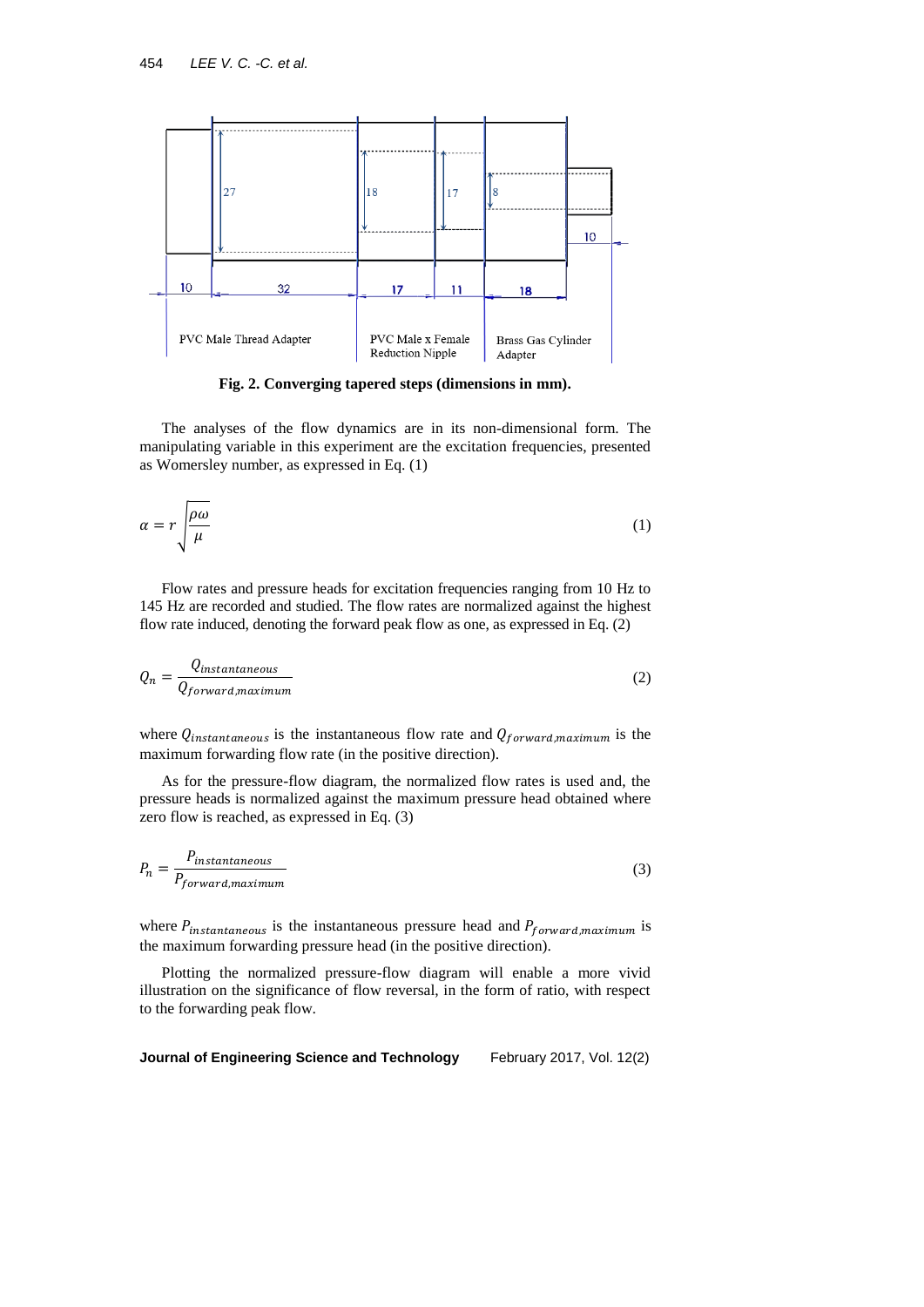#### **3. Results and Discussion**

The flow rates of a single-stage impedance pump with respect to varying excitation frequencies are measured and analyzed. Figure 3(a) shows the plot of averaged flow rates against excitation frequencies and Fig. 3(b) shows the normalized flow rates against Womersley numbers. Represented in its nondimensional form Womersley number, reversing flow is observed at  $\alpha \leq 80$ , with an approximate of 23% lower in peak flow as compared to the forward peak flow. In comparison to Lee et al. [18], with rather comparable experimental setup, lower reversing flow was observed at the similar Womersley number of 55 with only an approximate of 20% of the forward peak flow magnitude was recorded. In this setup, with tapered sections of converging steps introduced, the reversing flow is significantly augmented with estimated increase of 75% in its magnitude.



**Fig. 3. (a) Avearged flow rates against excitation frequencies and (b) Normalized flow rates against Womersley numbers.**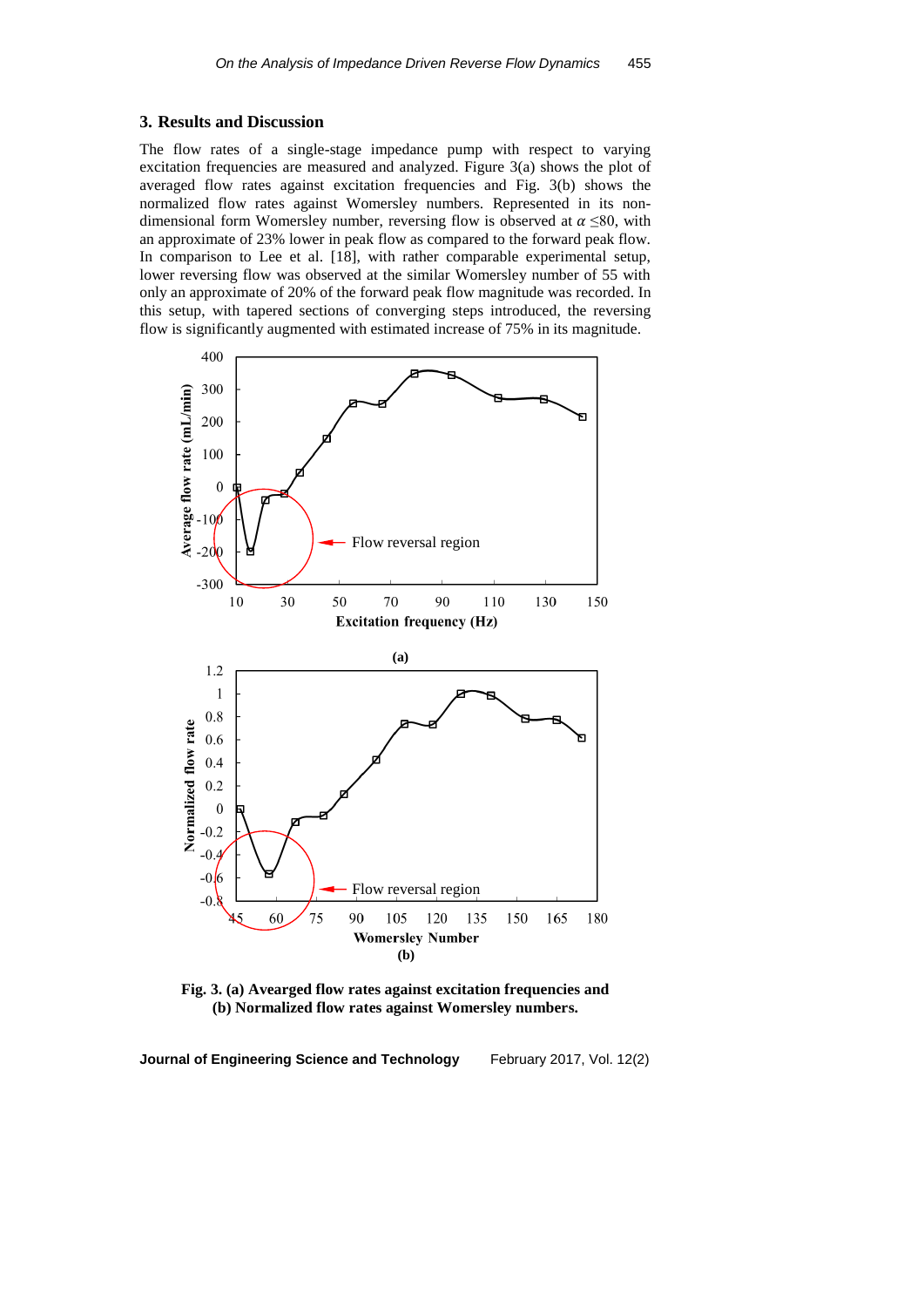The flow characteristics of the reversing and forwarding flow are highly emphasized as shown in Fig. 4(a) the average flow rates against the pressure heads and Fig. 4(b), in its non-dimensional form, the normalized flow rates against the normalized pressures. In Fig. 4, it is shown the both flow exhibits rather similar pressure-flow pattern. The reversing flows shown to exhibit lower pressure heads attained as compared to the forwarding flow. The dynamics of the reversing flow is however shown to be fluctuating along the normalized flow of 0.33, with maximum flow rate of 0.45 and minimum of 0.2 are recorded. For the forwarding flow on the other hand has an obvious increase in flow at normalized pressure of 0.2. The lowest flow recorded for a forwarding flow is 0.33.



**Fig. 4. (a) Avearged flow rates against pressure heads and (b) Normalized flow rates against normalized pressures for reversing and forwarding flow.**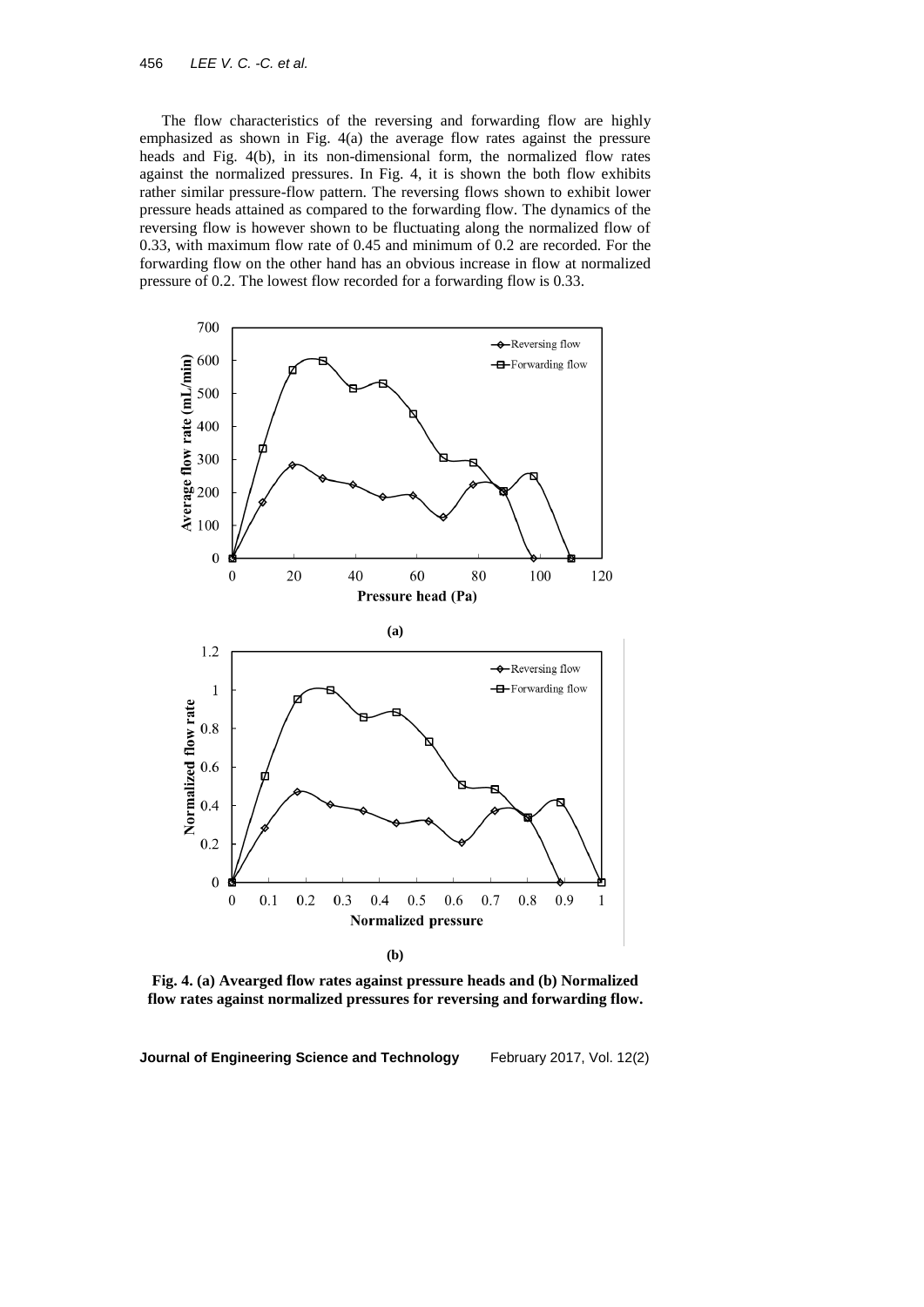Based on the observation, it may therefore be deduced that for a reversing flow, the stability of flow is less and with high fluctuation. This phenomenon may due to the drastic shift of impedance diffence along the elastic tube, in particular the alteration of the fluid impedances in the tapered sections. This phenomenon is best described using Eq. (4). The effect of impedance has also been widely discussed in [19].

$$
Z = R + iS \tag{4}
$$

where *Z* denotes the fluid impedance; *R* is the fluid resistance, in the form of fluid viscosity; and *S* is the fluid reactance, a hindrance towards oscillating fluid wave.

The tapered sections, serve as a step-up controller to alter the characteristic impedance within the system, in which the impedance mismatch between the elastic tube and reservoir can be significantly increased, hence a greater reversal of flow is observed. This is made possible due to the transition of fluid reactance. Fluid reactance is expressed as,

$$
S = \omega L - \frac{1}{\omega C} \tag{5}
$$

where it is driven by both fluid inertia and elasticity of tube. As the tapered sections are made of solid material, hence the elasticity component in the equation can be taken out, leaving only

 $S = \omega L$  (6)

As the fluid inertia is purely dependent on the excitation frequency, therefore, is can be assumed that the fluid reactance effect is neglibile at low excitation frequencies. This leaves Eq. (4) with only a single fluid resistance component. With reference to Fig. 5 and Continuity Equation, the following expressions can then be established,

 $A_1 v_1 = A_2 v_2 = A_3 v_3 = A_4 v_4$ where  $A_1 > A_2 > A_3 > A_4$ hence  $v_4 > v_3 > v_2 > v_1$ and  $P_1 > P_2 > P_3 > P_4$ 



|         | $P_{2}$        | $P_3$                 |         |  |
|---------|----------------|-----------------------|---------|--|
| $v_{1}$ | $A_2$<br>$v_2$ | $-$<br>$A_3$<br>$v_3$ | $v_{4}$ |  |

**Fig. 5. Direction of flow in the converging tapered steps.**

With larger  $\Delta P_{1-4}$ , a higher velocity is induced. Hence, a higher reverse flow is demonstrated. However, it should be noted that a mismatch between  $\Delta P_{atm-4}$ and  $\Delta P_{1-4}$  may occurs, hence fluctuation of flow is observed. As opposed to the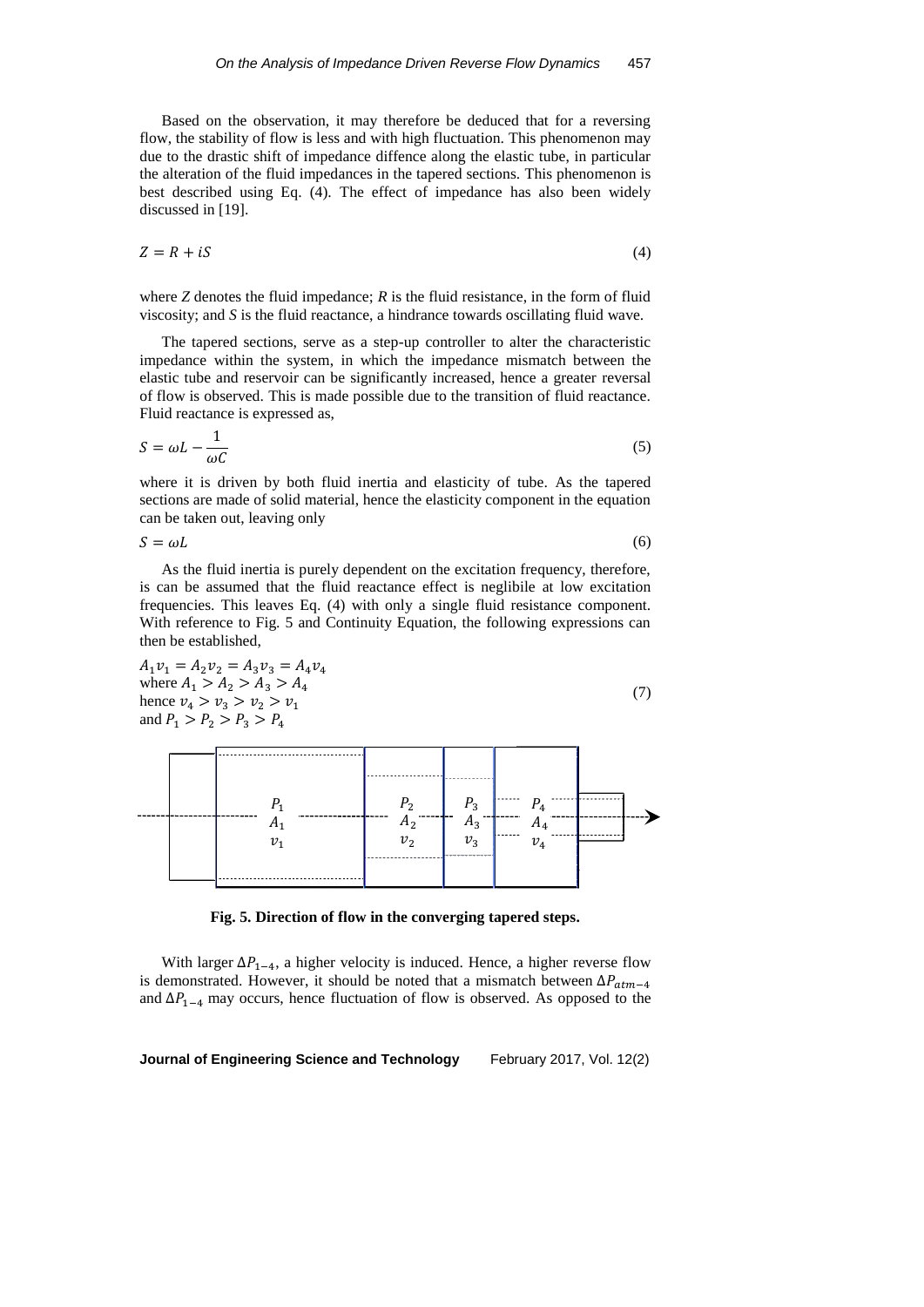conventional uniform diameter adapter where only  $\Delta P_{atm-1}$  existed, hence a more stable flow is observed.

# **4. Conclusions**

In this study, tapered sections with converging steps are introduced into the conventional system as reported in Refs. [15-18]. As conclusing remark, the introduction of tapered sections with converging steps has greatly enhance the magnitude of the reversing flow. The reversing flow is shown to be greatly enhanced with 75% higher as compared to Ref. [18]. The reverse peak flow is recorded to be 23% lower than the forward peak flow. In addition, the reversing flow has also shown to be fluctuating, as a result of drastic shift of impedance diffence along the flexible media, in particular the alteration of the fluid impedances in the tapered sections.

### **Recommendation for Future Work**

Initial experiments were conducted in work to study the effect of tapered sections on impedance-driven flow dynamics. A more systematic step up/down ratio of tapered sections can be further studied for optimized flow outputs.

# **References**

- 1. Rinderknecht, D.; Hickerson, A.I.; and Gharib, M. (2005). A valveless micro impedance pump driven by electromagnetic actuation. *Journal of Micromechanics and Microengineering*, 15(4), 681.
- 2. Moser, M.; Huang, J.W.; Schwarz, G.S.; Kenner, T.; and Noordergraaf, A. (1998). Impedance defined flow generalization of William Harvey's concept of the circulation-370 years later. *International Journal of Cardiovascular Medicine and Science*, 1(3-4), 205-211.
- 3. Borzi, A.; and Propst, G. (2003). Numerical investigation of the Liebau phenomenon. *Zeitschrift für angewandte Mathematik und Physik*, 54, 1050-1072.
- 4. Manopoulus, C.G.; Mathioulakis, D.S.; and Tsangaris, S.G. (2006). One dimensional model of valveless pumping in a closed loop and a numerical simulation. *Physics of Fluids*, 18(1), 017106.
- 5. Hickerson, A.I. (2005). *An experimental analysis of the characteristic behaviours of an impedance pump*. Ph.D. Thesis. California Institute of Technology.
- 6. Bringley, T.T.; Childress, S.; Vandenberghe, N.; and Zhang, J. (2008). An experimental investigation and a simple model of a valveless pump. *Physics of Fluids*, 20(3), 033602.
- 7. Avrahami, I.; and Gharib, M. (2008). Computational studies of resonance wave pumping in compliant tubes. *Journal of Fluid Mechanics*, 608, 139-160.
- 8. Timmermann, S.; and Ottesen, J.T. (2009). Novel characteristics of valveless pumping. *Physics of Fluids*, 21(5), 053601.
- 9. Ottesen, J.T. (2008) Valveless pumping in a fluid-filled closed elastic tube system: one dimensional theory with experimental validation. *Journal of Mathematical Biology*, 46, 309-332.